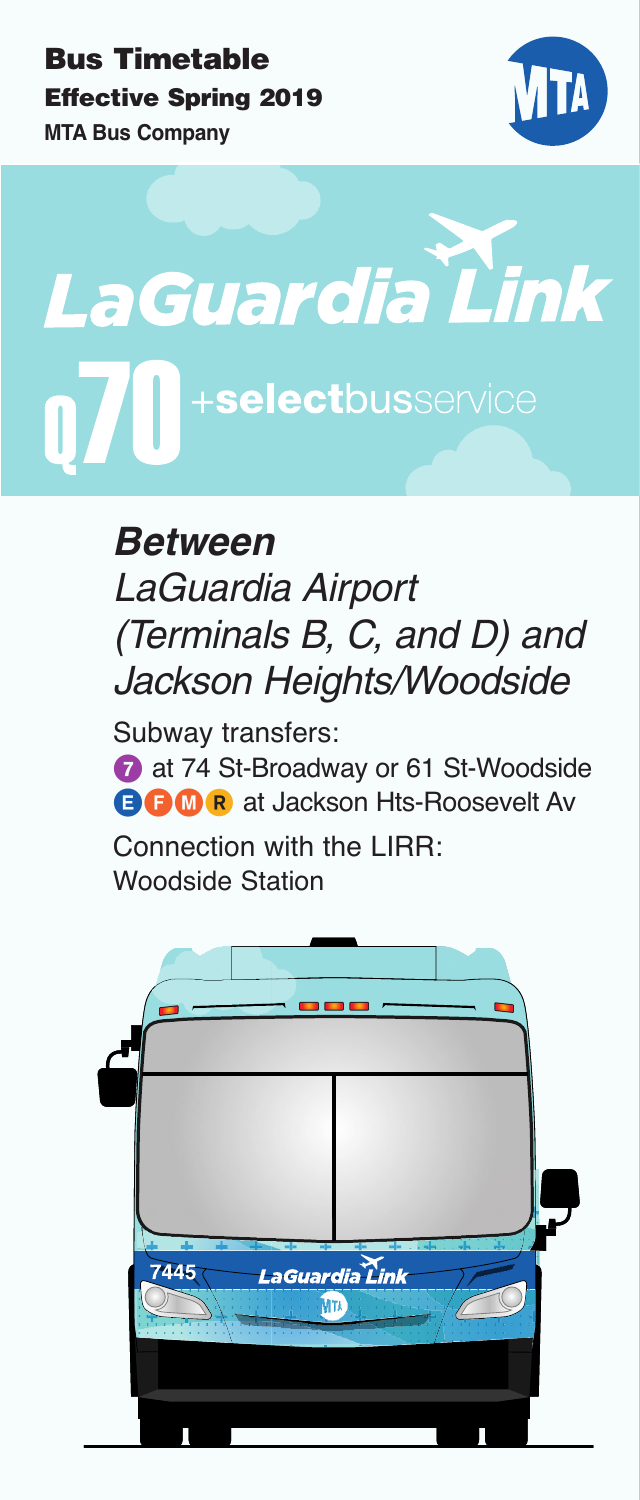**Fares** – MetroCard® is accepted for all MTA New York City trains (including Staten Island Railway - SIR), and, local, Limited-Stop and +SelectBusService buses (at MetroCard fare collection machines). Express buses only accept 7-Day Express Bus Plus MetroCard or Pay-Per-Ride MetroCard. All of our buses and +SelectBusService Coin Fare Collector machines accept exact fare in coins. Dollar bills, pennies, and half-dollar coins are not accepted.

**Free Transfers** – Unlimited Ride Express Bus Plus MetroCard allows free transfers between express buses, local buses and subways, including SIR, while Unlimited Ride MetroCard permits free transfers to all but express buses. Pay-Per-Ride MetroCard allows one free transfer of equal or lesser value (between subway and local bus and local bus to local bus, etc.) if you complete your transfer within two hours of paying your full fare with the same MetroCard. If you transfer from a local bus or subway to an express bus you must pay an additional \$3.75 from that same MetroCard. You may transfer free from an express bus, to a local bus, to the subway, or to another express bus if you use the same MetroCard. If you pay your local bus fare in coins, you can request a transfer good only on another local bus.

**Reduced-Fare Benefits** – You are eligible for reduced-fare benefits if you are at least 65 years of age or have a qualifying disability. Benefits are available (except on peak-hour express buses) with proper identification, including Reduced-Fare MetroCard or Medicare card (Medicaid cards do not qualify).

**Children** – The subway, SIR, local, Limited-Stop, and +SelectBusService buses permit up to three children, 44 inches tall and under to ride free when accompanied by an adult paying full fare.

**Terms and Conditions** – Fares and MetroCard use are subject to applicable tariffs and conditions of use.

### **Holiday Service 2019**

**Weekday service operates on:** Good Friday, Columbus Day, Veteran's Day.

**Reduced weekday service operates on:** Martin Luther King Day, Day after Thanksgiving (see Special Schedule at www.mta.info - express routes only).

**Saturday service operates on:** Presidents Day, Independence Day.

**Sunday service operates on:** New Year's Day, Memorial Day, Labor Day, Thanksgiving Day, Christmas Day.

### **For More Information**



**One MTA One Number.**

Call 511 and just say MTA to get the information you need.

TTY/TDD users only . . . . . . . . . . . . . . . . . .711 **Online:** www.mta.info

### **IF YOU SEE SOMETHING, SAY SOMETHING.**

### **Be suspicious of anything unattended.**

Tell a cop, an MTA employee or call 1-888-692-7233 (1-888-NYC-SAFE).

**Filing a Title VI Complaint** – MTA Bus Company is committed to providing non-discriminatory service to ensure that no person is excluded from participation in, or denied the benefits of, or subjected to discrimination in the receipt of its services on the basis of race, color or national origin as protected by Title VI of the Civil Rights Act of 1964 ("Title VI").

To request more information about Title VI or to submit a written complaint if you believe that you have been subjected to discrimination, you may contact NYC Transit's Office of Equal Employment Opportunity, 130 Livingston Street, 3rd Floor, Brooklyn, NY 11201.

In addition to your right to file a complaint with MTA Bus Company, you have the right to file a Title VI complaint with the U.S. Department of Transportation, Federal Transit Administration, Office of Civil Rights, Attention: Complaint Team, East Building 5th Floor – TCR, 1200 New Jersey Avenue SE, Washington, DC 20590.

*Information in this timetable is subject to change without notice. Traffic conditions and weather can affect running time. This timetable was printed with environmentally friendly ink on recycled paper.*

**© MTA Bus Company timetable not for sale.** *BusCo <sup>18276</sup>*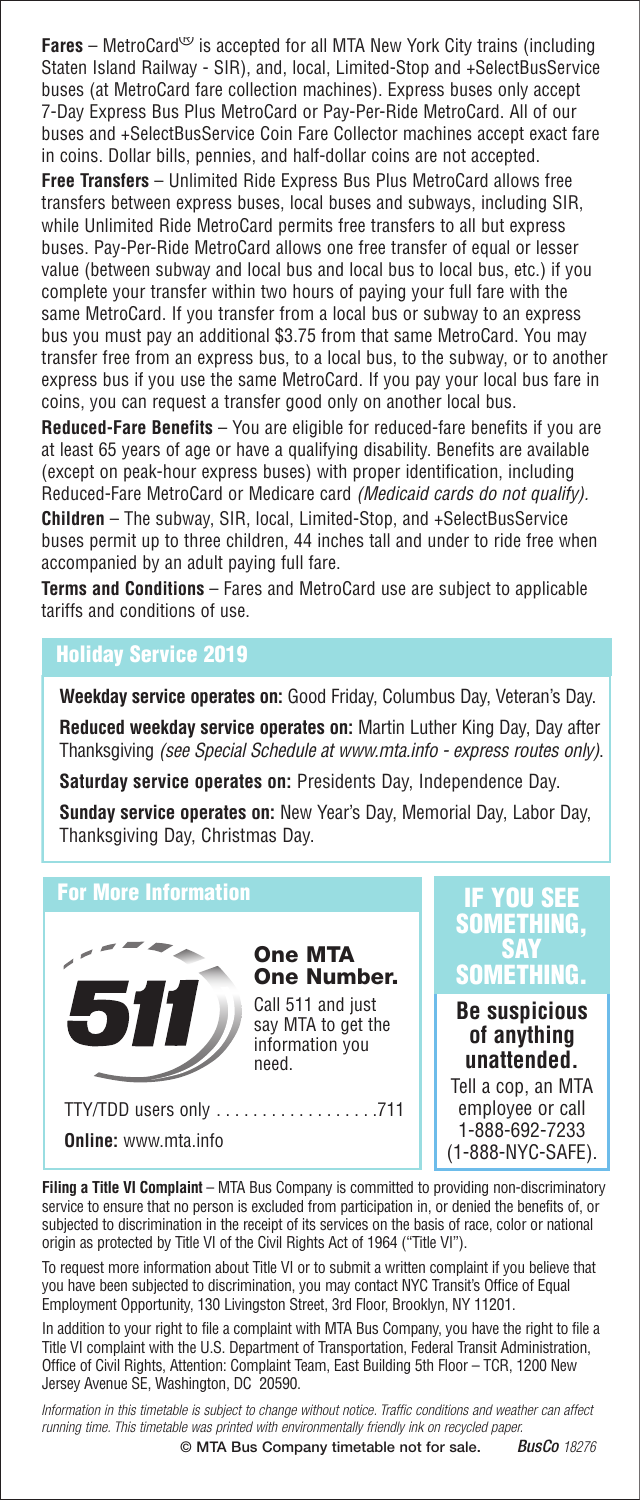## **BEFORE boarding a +SelectBusService bus, please follow the directions on the fare collection machines located at the +SelectBusService bus stop.**

You must pay **before** boarding a +SelectBusService bus and obtain and keep your receipt. You must board at the stop where you paid your fare within one hour.

The **MetroCard Fare Collection machine** accepts Pay-Per-Ride MetroCard, Unlimited Ride MetroCard, Reduced-Fare MetroCard, electronic paper transfers, single-ride tickets, and Student MetroCard, but NOT Half-Fare Student MetroCard which requires payment in coins. MetroCard transfers are encoded on your card.

The **Coin Fare Collection machine** accepts exact fare payment in coins for full fare, reduced fare, and the Half-Fare Student MetroCard. Dollar bills, pennies, and half-dollar coins are not accepted. For a transfer to another local, limited, or +SelectBusService bus board at the front door, show the ticket to the Bus Operator and request a transfer.

If a machine is not working, please take down the machine number, board the bus and tell the bus operator. If a machine does not issue a receipt or return your MetroCard ask the bus operator for a business reply envelope or call 212-MetroCard (212-638-7822).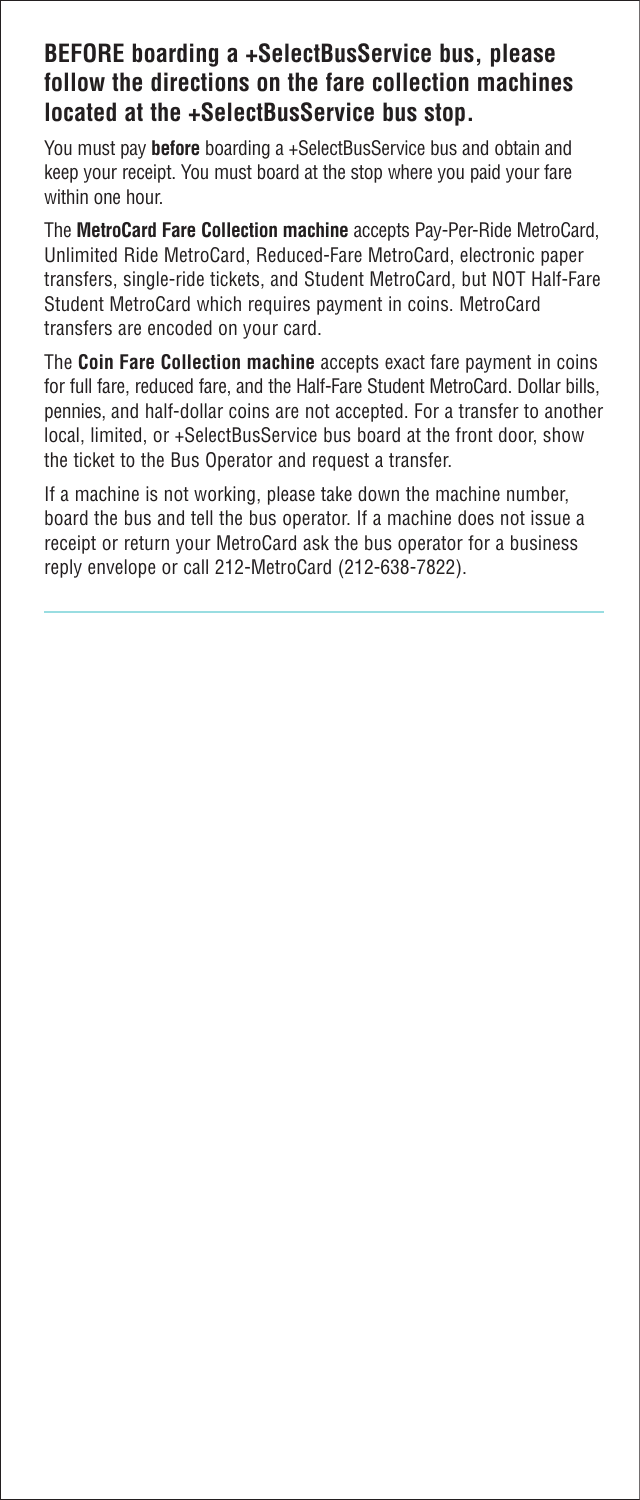# **LaGuardia Link Q70 Select Bus Service Weekday**

Between LaGuardia Airport and Jackson Heights/Woodside

| Woodside<br>61 St Station/<br>LIRR | Jackson Hts<br>74 St<br><b>Bus Terminal</b> | LaGuardia<br>Airport<br>Terminal B | Woodside<br>61 St Station/<br>LIRR |
|------------------------------------|---------------------------------------------|------------------------------------|------------------------------------|
| 12:00                              | 12:04                                       | 12:12                              | 12:35                              |
| 12:20                              | 12:24                                       | 12:32                              | 12:52                              |
| 12:40                              | 12:44                                       | 12:52                              | 1:12                               |
| 1:00<br>1:20                       | 1:04<br>1:24                                | 1:12<br>1:32                       | 1:32<br>1:52                       |
| 1:40                               | 1:44                                        | 1:52                               | 2:12                               |
| 2:00                               | 2:04                                        | 2:12                               | 2:32                               |
| 2:20<br>2:40                       | 2:24<br>2:44                                | 2:32<br>2:52                       | 2:52<br>3:12                       |
| 3:00                               | 3:04                                        | 3:12                               | 3:32                               |
| 3:20                               | 3:24                                        | 3:32                               | 3:52                               |
| 3:40<br>4:00                       | 3:44<br>4:04                                | 3:52<br>4:12                       | 4:12<br>4:32                       |
| 4:20                               | 4:24                                        | 4:32                               | 4:52                               |
| 4:40                               | 4:44                                        | 4:52                               | 5:12                               |
| 5:00                               | 5:04                                        | 5:12                               | 5:32                               |
| 5:15<br>5:30                       | 5:19<br>5:36                                | 5:27<br>5:44                       | 5:47<br>6:05                       |
| 5:42                               | 5:48                                        | 5:56                               | 6:17                               |
| 5:52                               | 5:58                                        | 6:06                               | 6:27                               |
| 6:00<br>6:07                       | 6:06<br>6:13                                | 6:14<br>6:21                       | 6:35<br>6:42                       |
| 6:15                               | 6:21                                        | 6:29                               | 6:50                               |
| 6:22                               | 6:28                                        | 6:36                               | 6:57                               |
| 6:30<br>6:37                       | 6:36<br>6:43                                | 6:44<br>6:51                       | 7:05<br>7:12                       |
| 6:45                               | 6:51                                        | 6:59                               | 7:20                               |
| 6:52                               | 6:58                                        | 7:06                               | 7:27                               |
| 7:00<br>7:10                       | 7:06<br>7:16                                | 7:14<br>7:24                       | 7:35<br>7:45                       |
| 7:20                               | 7:26                                        | 7:34                               | 8:01                               |
| 7:30                               | 7:36                                        | 7:45                               | 8:12                               |
| 7:40<br>7:50                       | 7:46                                        | 7:55<br>8:05                       | 8:22<br>8:32                       |
| 8:00                               | 7:56<br>8:06                                | 8:15                               | 8:42                               |
| 8:10                               | 8:16                                        | 8:25                               | 8:52                               |
| 8:20                               | 8:26                                        | 8:35                               | 9:02                               |
| 8:30<br>8:40                       | 8:36<br>8:46                                | 8:45<br>8:55                       | 9:12<br>9:22                       |
| 8:50                               | 8:56                                        | 9:05                               | 9:32                               |
| 9:00                               | 9:06                                        | 9:15                               | 9:42                               |
| 9:10<br>9:20                       | 9:16<br>9:26                                | 9:25<br>9:35                       | 9:52<br>10:02                      |
| 9:30                               | 9:36                                        | 9:45                               | 10:12                              |
| 9:40                               | 9:46                                        | 9:55                               | 10:22                              |
| 9:50<br>10:00                      | 9:56<br>10:06                               | 10:05<br>10:15                     | 10:32<br>10:42                     |
| 10:10                              | 10:16                                       | 10:25                              | 10:52                              |
| 10:20                              | 10:26                                       | 10:35                              | 11:02                              |
| 10:30<br>10:40                     | 10:36<br>10:46                              | 10:45<br>10:55                     | 11:12<br>11:22                     |
| 10:50                              | 10:56                                       | 11:05                              | 11:32                              |
| 11:00                              | 11:06                                       | 11:15                              | 11:42                              |
| 11:10<br>11:20                     | 11:16<br>11:26                              | 11:25<br>11:35                     | 11:52<br>12:02                     |
| 11:30                              | 11:36                                       | 11:45                              | 12:12                              |
| 11:40                              | 11:46                                       | 11:55                              | 12:22                              |
| 11:50                              | 11:56                                       | 12:05                              | 12:35                              |
| 12:00<br>12:08                     | 12:06<br>12:14                              | 12:15<br>12:23                     | 12:45<br>12:53                     |
| 12:16                              | 12:22                                       | 12:31                              | 1:01                               |
| 12:24                              | 12:30                                       | 12:39                              | 1:09                               |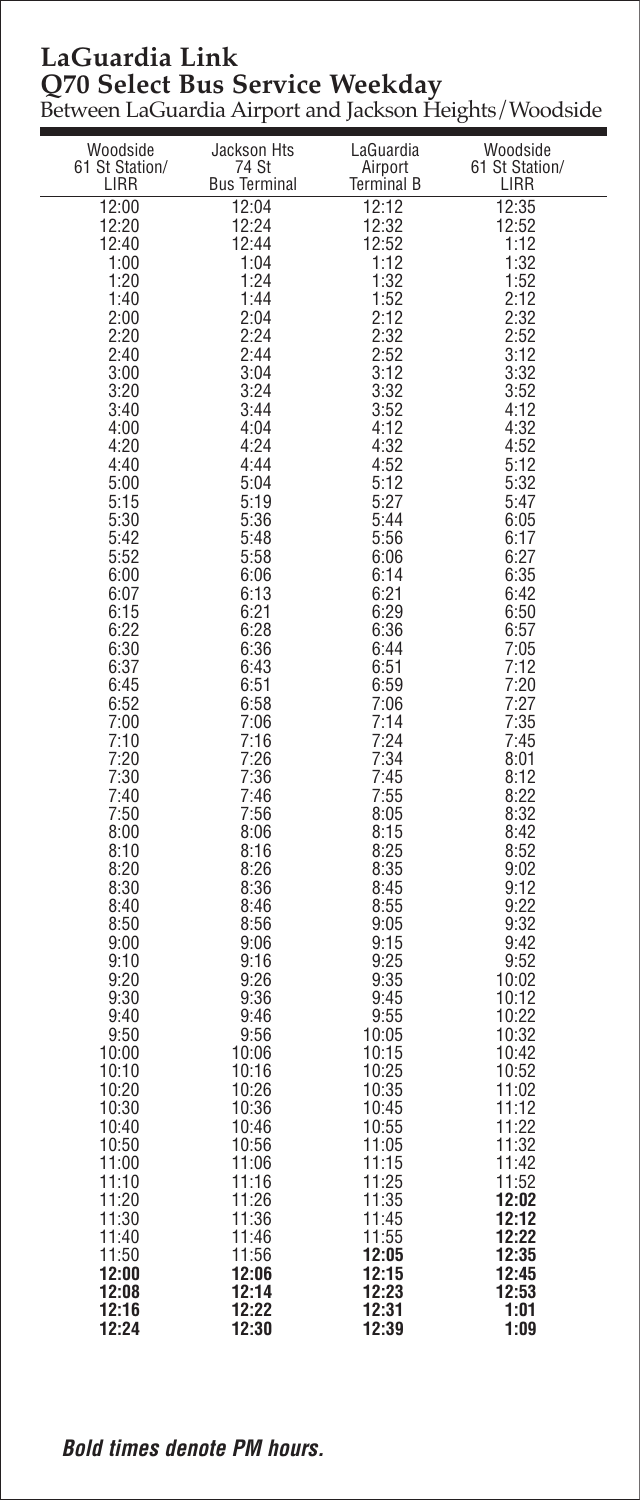| LaGuardia Airport and Jackson Heights/Woodside, cont. |                     |                |                        |  |  |
|-------------------------------------------------------|---------------------|----------------|------------------------|--|--|
| Woodside                                              | Jackson Hts         | LaGuardia      | Woodside               |  |  |
| 61 St Station/                                        | 74 St               | Airport        | 61 St Station/<br>LIRR |  |  |
| LIRR                                                  | <b>Bus Terminal</b> | Terminal B     |                        |  |  |
| 12:32<br>12:40                                        | 12:38<br>12:46      | 12:47<br>12:55 | 1:17<br>1:25           |  |  |
| 12:48                                                 | 12:54               | 1:03           | 1:33                   |  |  |
| 12:56                                                 | 1:02                | 1:11           | 1:41                   |  |  |
| 1:04                                                  | 1:10                | 1:19           | 1:49                   |  |  |
| 1:12                                                  | 1:18                | 1:27           | 1:57                   |  |  |
| 1:20<br>1:28                                          | 1:26<br>1:34        | 1:35<br>1:43   | 2:05<br>2:13           |  |  |
| 1:36                                                  | 1:42                | 1:51           | 2:21                   |  |  |
| 1:44                                                  | 1:50                | 1:59           | 2:29                   |  |  |
| 1:52                                                  | 1:58                | 2:07           | 2:38                   |  |  |
| 2:00                                                  | 2:06                | 2:17           | 2:48                   |  |  |
| 2:08                                                  | 2:14                | 2:25           | 2:56                   |  |  |
| 2:16<br>2:24                                          | 2:22<br>2:30        | 2:33<br>2:41   | 3:04<br>3:12           |  |  |
| 2:32                                                  | 2:38                | 2:49           | 3:20                   |  |  |
| 2:40                                                  | 2:46                | 2:57           | 3:28                   |  |  |
| 2:48                                                  | 2:54                | 3:05           | 3:36                   |  |  |
| 2:56                                                  | 3:02                | 3:13           | 3:44                   |  |  |
| 3:04<br>3:12                                          | 3:10<br>3:18        | 3:21<br>3:29   | 3:52<br>4:00           |  |  |
| 3:20                                                  | 3:26                | 3:37           | 4:08                   |  |  |
| 3:28                                                  | 3:34                | 3:45           | 4:16                   |  |  |
| 3:36                                                  | 3:42                | 3:53           | 4:24                   |  |  |
| 3:44                                                  | 3:50                | 4:01           | 4:32                   |  |  |
| 3:52<br>4:00                                          | 3:58<br>4:06        | 4:09<br>4:17   | 4:40<br>4:48           |  |  |
| 4:08                                                  | 4:14                | 4:25           | 4:56                   |  |  |
| 4:16                                                  | 4:22                | 4:33           | 5:04                   |  |  |
| 4:24                                                  | 4:30                | 4:41           | 5:12                   |  |  |
| 4:32                                                  | 4:38                | 4:49           | 5:20                   |  |  |
| 4:40<br>4:48                                          | 4:46<br>4:54        | 4:57<br>5:05   | 5:28<br>5:39           |  |  |
| 4:56                                                  | 5:02                | 5:14           | 5:48                   |  |  |
| 5:04                                                  | 5:12                | 5:24           | 5:58                   |  |  |
| 5:12                                                  | 5:20                | 5:32           | 6:06                   |  |  |
| 5:20<br>5:28                                          | 5:28<br>5:36        | 5:40<br>5:48   | 6:14<br>6:22           |  |  |
| 5:36                                                  | 5:44                | 5:56           | 6:30                   |  |  |
| 5:44                                                  | 5:52                | 6:04           | 6:38                   |  |  |
| 5:52                                                  | 6:00                | 6:12           | 6:46                   |  |  |
| 6:00                                                  | 6:08                | 6:20           | 6:54                   |  |  |
| 6:08<br>6:16                                          | 6:16<br>6:24        | 6:28<br>6:36   | 7:02<br>7:07           |  |  |
| 6:24                                                  | 6:32                | 6:42           | 7:13                   |  |  |
| 6:32                                                  | 6:38                | 6:48           | 7:19                   |  |  |
| 6:40                                                  | 6:46                | 6:56           | 7:27                   |  |  |
| 6:48<br>6:56                                          | 6:54<br>7:02        | 7:04<br>7:12   | 7:35<br>7:43           |  |  |
| 7:04                                                  | 7:10                | 7:20           | 7:51                   |  |  |
| 7:12                                                  | 7:18                | 7:28           | 7:59                   |  |  |
| 7:20                                                  | 7:26                | 7:36           | 8:03                   |  |  |
| 7:28                                                  | 7:34                | 7:44           | 8:11                   |  |  |
| 7:36<br>7:44                                          | 7:41<br>7:49        | 7:51<br>7:59   | 8:18<br>8:26           |  |  |
| 7:5Z                                                  | 7:57                | 8:U/           | 8:34                   |  |  |
| 8:00                                                  | 8:05                | 8:15           | 8:42                   |  |  |
| 8:10                                                  | 8:15                | 8:25           | 8:52                   |  |  |
| 8:20<br>8:30                                          | 8:25<br>8:35        | 8:35<br>8:45   | 9:02<br>9:12           |  |  |
| 8:40                                                  | 8:45                | 8:55           | 9:22                   |  |  |
| 8:50                                                  | 8:55                | 9:05           | 9:32                   |  |  |
| 9:00                                                  | 9:05                | 9:15           | 9:42                   |  |  |
| 9:10                                                  | 9:15                | 9:25           | 9:52                   |  |  |
| 9:20<br>9:30                                          | 9:25<br>9:35        | 9:35<br>9:45   | 10:02<br>10:12         |  |  |
| 9:40                                                  | 9:45                | 9:55           | 10:22                  |  |  |
|                                                       |                     |                |                        |  |  |

# **LaGuardia Link Q70 Select Bus Service** weekday between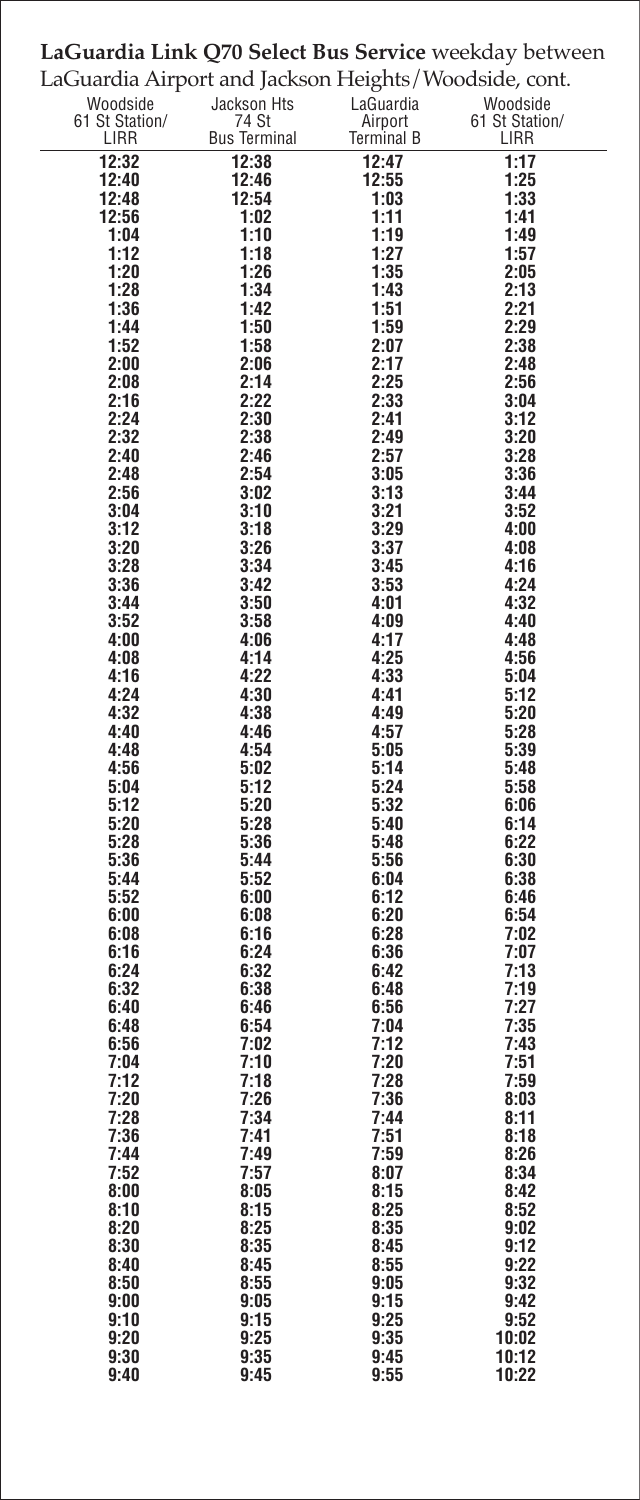## **LaGuardia Link Q70 Select Bus Service** weekday between

LaGuardia Airport and Jackson Heights/Woodside, cont.

| Woodside<br>61 St Station/<br>LIRR | Jackson Hts<br>74 St<br><b>Bus Terminal</b> | LaGuardia<br>Airport<br><b>Terminal B</b> | Woodside<br>61 St Station/<br>LIRR |  |
|------------------------------------|---------------------------------------------|-------------------------------------------|------------------------------------|--|
| 9:50<br>10:00<br>10:12<br>10:24    | 9:55<br>10:05<br>10:17<br>10:29             | 10:05<br>10:15<br>10:27<br>10:39          | 10:32<br>10:42<br>10:54<br>11:06   |  |
| 10:36<br>10:48<br>11:00            | 10:40<br>10:52<br>11:04                     | 10:48<br>11:00<br>11:12                   | 11:15<br>11:27<br>11:39            |  |
| 11:15<br>11:30<br>11:45            | 11:19<br>11:34<br>11:49                     | 11:27<br>11:42<br>11:57                   | 11:54<br>12:09<br>12:24            |  |

## **LaGuardia Link Q70 Select Bus Service Saturday**

### Between LaGuardia Airport and Jackson Heights/Woodside

| Woodside       | Jackson Hts         | LaGuardia         | Woodside       |
|----------------|---------------------|-------------------|----------------|
| 61 St Station/ | 74 St               | Airport           | 61 St Station/ |
| LIRR           | <b>Bus Terminal</b> | <b>Terminal B</b> | LIRR           |
| 12:00          | 12:05               | 12:14             | 12:35          |
| 12:20          | 12:25               | 12:34             | 12:55          |
| 12:40          | 12:45               | 12:54             | 1:15           |
| 1:00           | 1:05                | 1:14              | 1:35           |
| 1:20           | 1:25                | 1:34              | 1:55           |
| 1:40           | 1:45                | 1:54              | 2:15           |
| 2:00           | 2:05                | 2:13              | 2:32           |
| 2:20           | 2:25                | 2:33              | 2:52           |
| 2:40           | 2:45                | 2:53              | 3:12           |
| 3:00           | 3:05                | 3:13              | 3:32           |
| 3:20           | 3:25                | 3:33              | 3:52           |
| 3:40           | 3:45                | 3:53              | 4:12           |
| 4:00           | 4:05                | 4:13              | 4:32           |
| 4:20           | 4:25                | 4:33              | 4:52           |
| 4:40           | 4:45                | 4:53              | 5:12           |
| 5:00           | 5:05                | 5:13              | 5:32           |
| 5:20           | 5:25                | 5:33              | 5:52           |
| 5:40           | 5:45                | 5:53              | 6:12           |
| 6:00           | 6:05                | 6:13              | 6:32           |
| 6:15           | 6:20                | 6:28              | 6:47           |
| 6:30           | 6:35                | 6:43              | 7:02           |
| 6:45           | 6:50                | 6:58              | 7:17           |
| 7:00           | 7:05                | 7:13              | 7:32           |
| 7:12           | 7:17                | 7:25              | 7:44           |
| 7:24           | 7:29                | 7:37              | 7:56           |
| 7:36           | 7:41                | 7:49              | 8:08           |
| 7:48           | 7:53                | 8:01              | 8:20           |
| 8:00           | 8:05                | 8:13              | 8:32           |
| 8:10           | 8:15                | 8:23              | 8:42           |
| 8:20           | 8:25                | 8:33              | 8:57           |
| 8:30           | 8:35                | 8:43              | 9:07           |
| 8:40           | 8:45                | 8:53              | 9:17           |
| 8:50           | 8:55                | 9:03              | 9:27           |
| 9:00           | 9:05                | 9:13              | 9:37           |
| 9:10           | 9:15                | 9:23              | 9:47           |
| 9:20           | 9:25                | 9:33              | 9:58           |
| 9:30           | 9:36                | 9:45              | 10:10          |
| 9:40           | 9:46                | 9:55              | 10:20          |
| 9:50           | 9:56                | 10:05             | 10:30          |
| 10:00          | 10:06               | 10:15             | 10:40          |
| 10:10          | 10:16               | 10:25             | 10:50          |
| 10:20          | 10:26               | 10:35             | 11:00          |
| 10:30          | 10:36               | 10:45             | 11:10          |
| 10:40          | 10:46               | 10:55             | 11:20          |
| 10:50          | 10:56               | 11:05             | 11:30          |
| 11:00          | 11:06               | 11:15             | 11:40          |
| 11:10          | 11:16               | 11:25             | 11:50          |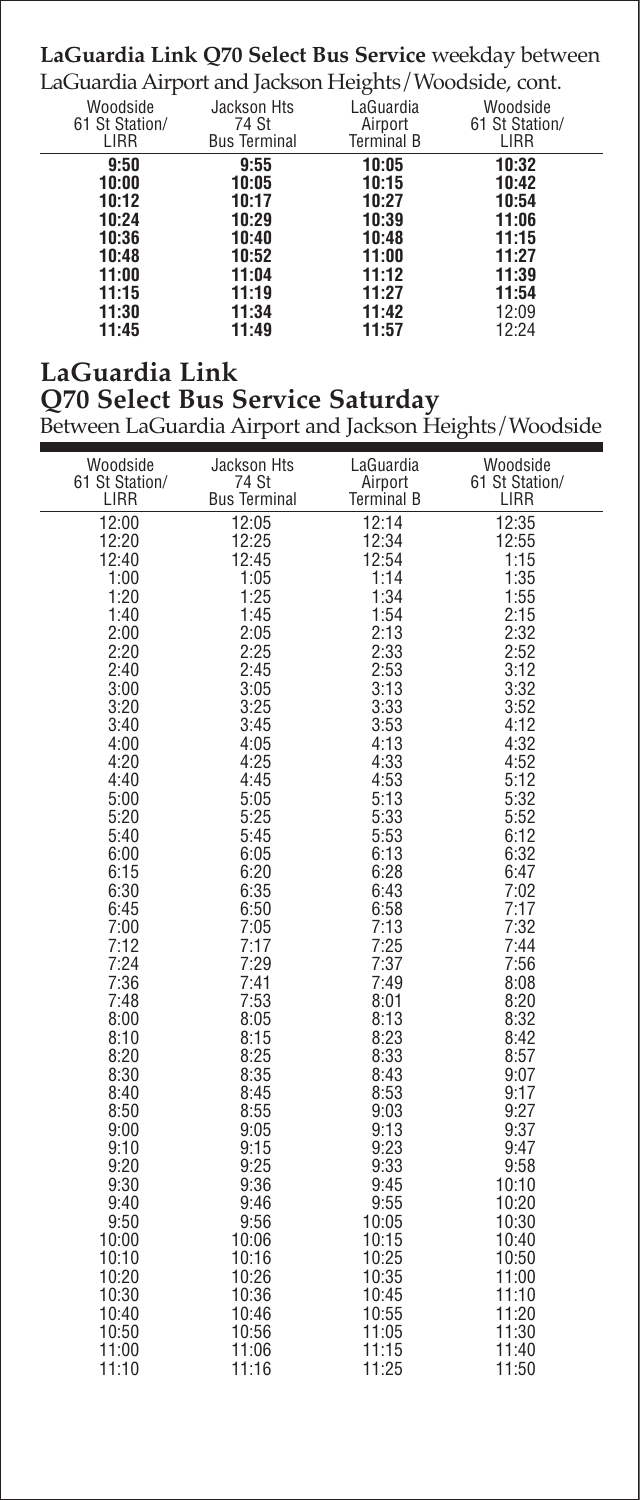| LaGuardia Airport and Jackson Heights/Woodside, cont. |                              |                              |                        |  |  |
|-------------------------------------------------------|------------------------------|------------------------------|------------------------|--|--|
| Woodside                                              | Jackson Hts                  | LaGuardia                    | Woodside               |  |  |
| 61 St Station/<br>LIRR                                | 74 St<br><b>Bus Terminal</b> | Airport<br><b>Terminal B</b> | 61 St Station/<br>LIRR |  |  |
| 11:20                                                 | 11:26                        | 11:35                        | 12:00                  |  |  |
| 11:30                                                 | 11:36                        | 11:45                        | 12:10                  |  |  |
| 11:40                                                 | 11:46                        | 11:55                        | 12:20                  |  |  |
| 11:50                                                 | 11:56                        | 12:05                        | 12:30                  |  |  |
| 12:00                                                 | 12:06                        | 12:15                        | 12:40                  |  |  |
| 12:10                                                 | 12:16                        | 12:25                        | 12:50                  |  |  |
| 12:20<br>12:30                                        | 12:26<br>12:37               | 12:35<br>12:47               | 1:02<br>1:14           |  |  |
| 12:40                                                 | 12:47                        | 12:57                        | 1:24                   |  |  |
| 12:50                                                 | 12:57                        | 1:07                         | 1:34                   |  |  |
| 1:00                                                  | 1:07                         | 1:17                         | 1:44                   |  |  |
| 1:10                                                  | 1:17                         | 1:27                         | 1:54                   |  |  |
| 1:20<br>1:30                                          | 1:27                         | 1:37                         | 2:04                   |  |  |
| 1:40                                                  | 1:37<br>1:47                 | 1:47<br>1:57                 | 2:14<br>2:24           |  |  |
| 1:50                                                  | 1:57                         | 2:07                         | 2:34                   |  |  |
| 2:00                                                  | 2:07                         | 2:17                         | 2:44                   |  |  |
| 2:10                                                  | 2:17                         | 2:27                         | 2:54                   |  |  |
| 2:20                                                  | 2:27                         | 2:37                         | 3:04                   |  |  |
| 2:30                                                  | 2:37<br>2:47                 | 2:47<br>2:57                 | 3:14<br>3:24           |  |  |
| 2:40<br>2:50                                          | 2:57                         | 3:07                         | 3:34                   |  |  |
| 3:00                                                  | 3:07                         | 3:17                         | 3:44                   |  |  |
| 3:10                                                  | 3:17                         | 3:27                         | 3:54                   |  |  |
| 3:20                                                  | 3:27                         | 3:37                         | 4:04                   |  |  |
| 3:30                                                  | 3:37                         | 3:47                         | 4:14                   |  |  |
| 3:40<br>3:50                                          | 3:47<br>3:57                 | 3:57<br>4:07                 | 4:24<br>4:34           |  |  |
| 4:00                                                  | 4:07                         | 4:17                         | 4:44                   |  |  |
| 4:10                                                  | 4:17                         | 4:27                         | 4:54                   |  |  |
| 4:20                                                  | 4:27                         | 4:37                         | 5:04                   |  |  |
| 4:30                                                  | 4:37                         | 4:47                         | 5:14                   |  |  |
| 4:40                                                  | 4:47                         | 4:57                         | 5:24                   |  |  |
| 4:50<br>5:00                                          | 4:57<br>5:07                 | 5:07<br>5:17                 | 5:34<br>5:44           |  |  |
| 5:10                                                  | 5:17                         | 5:27                         | 5:54                   |  |  |
| 5:20                                                  | 5:27                         | 5:37                         | 6:04                   |  |  |
| 5:30                                                  | 5:37                         | 5:47                         | 6:14                   |  |  |
| 5:40                                                  | 5:47                         | 5:57                         | 6:24                   |  |  |
| 5:50                                                  | 5:57                         | 6:07                         | 6:34                   |  |  |
| 6:00<br>6:10                                          | 6:07<br>6:17                 | 6:17<br>6:27                 | 6:44<br>6:54           |  |  |
| 6:20                                                  | 6:27                         | 6:37                         | 7:04                   |  |  |
| 6:30                                                  | 6:37                         | 6:47                         | 7:14                   |  |  |
| 6:40                                                  | 6:47                         | 6:57                         | 7:24                   |  |  |
| 6:50                                                  | 6:57                         | 7:07                         | 7:34                   |  |  |
| 7:00                                                  | 7:07                         | 7:17                         | 7:44                   |  |  |
| 7:10<br>7:20                                          | 7:17<br>7:27                 | 7:27<br>7:37                 | 7:54<br>8:04           |  |  |
| 7:30                                                  | 7:37                         | 7:47                         | 8:14                   |  |  |
| 7:40                                                  | 7:47                         | 7:57                         | 8:24                   |  |  |
| 7:50                                                  | 7:57                         | 8:07                         | 8:34                   |  |  |
| 8:00                                                  | 8:07                         | 8:17                         | 8:44                   |  |  |
| 8:10                                                  | 8:17                         | 8:27<br>8:37                 | 8:54<br>9:03           |  |  |
| 8:20<br>8:30                                          | 8:27<br>8:35                 | 8:46                         | 9:12                   |  |  |
| 8:40                                                  | 8:45                         | 8:56                         | 9:22                   |  |  |
| 8:50                                                  | 8:55                         | 9:06                         | 9:32                   |  |  |
| 9:00                                                  | 9:05                         | 9:16                         | 9:42                   |  |  |
| 9:10                                                  | 9:15                         | 9:26                         | 9:52                   |  |  |
| 9:20<br>9:30                                          | 9:25<br>9:35                 | 9:36<br>9:45                 | 10:00<br>10:09         |  |  |
| 9:40                                                  | 9:45                         | 9:55                         | 10:19                  |  |  |
| 9:50                                                  | 9:55                         | 10:05                        | 10:29                  |  |  |
| 10:00                                                 | 10:05                        | 10:15                        | 10:39                  |  |  |
| 10:12                                                 | 10:17                        | 10:27                        | 10:51                  |  |  |

# **LaGuardia Link Q70 Select Bus Service** Saturday between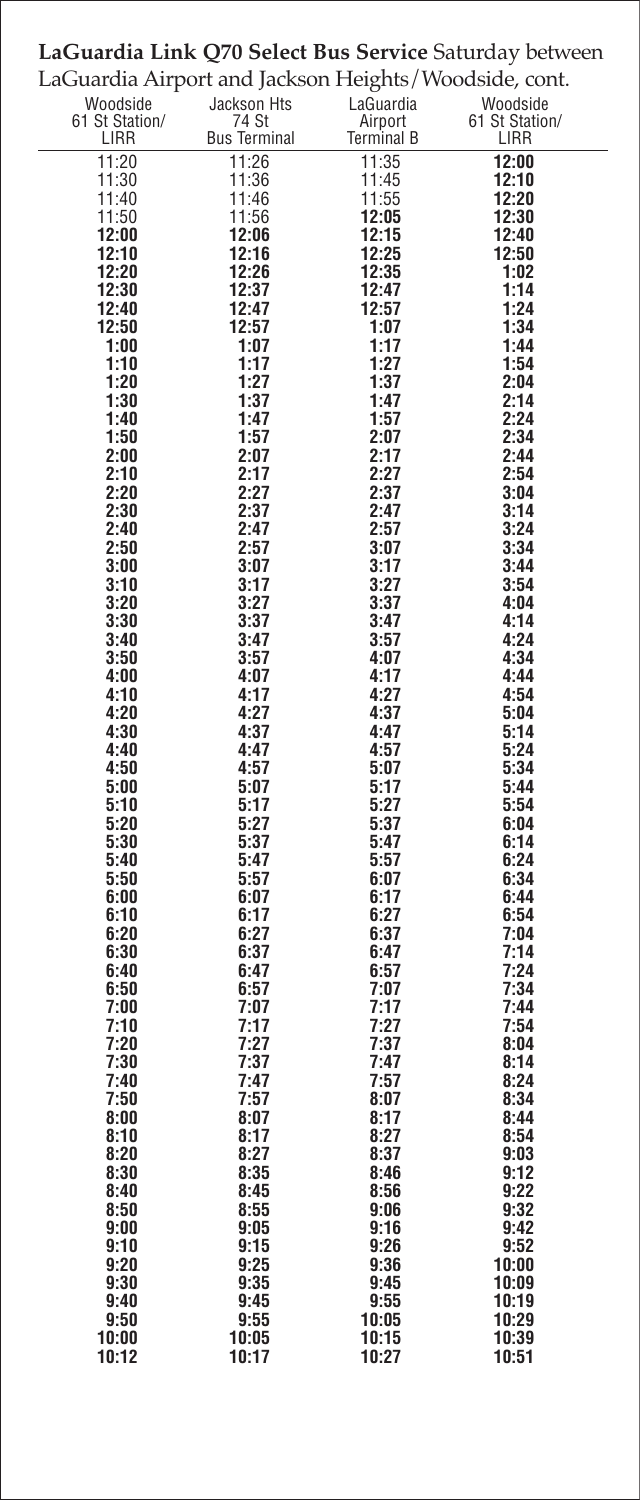## **LaGuardia Link Q70 Select Bus Service** Saturday between

LaGuardia Airport and Jackson Heights/Woodside, cont.

| Woodside<br>61 St Station/<br>LIRR                          | Jackson Hts<br>74 St<br><b>Bus Terminal</b>                 | LaGuardia<br>Airport<br><b>Terminal B</b>                   | Woodside<br>61 St Station/<br>LIRR                          |  |
|-------------------------------------------------------------|-------------------------------------------------------------|-------------------------------------------------------------|-------------------------------------------------------------|--|
| 10:24<br>10:36<br>10:48<br>11:00<br>11:15<br>11:30<br>11:45 | 10:29<br>10:41<br>10:53<br>11:05<br>11:20<br>11:35<br>11:50 | 10:39<br>10:51<br>11:03<br>11:15<br>11:30<br>11:45<br>12:00 | 11:03<br>11:15<br>11:27<br>11:39<br>11:54<br>12:09<br>12:21 |  |

## **LaGuardia Link**

### **Q70 Select Bus Service Sunday**

Between LaGuardia Airport and Jackson Heights/Woodside

| 12:00<br>12:05<br>12:14<br>12:35<br>12:20<br>12:25<br>12:34<br>12:55<br>12:40<br>12:45<br>12:54<br>1:15<br>1:14<br>1:35<br>1:00<br>1:05<br>1:25<br>1:34<br>1:20<br>1:53<br>1:45<br>1:53<br>2:12<br>1:40<br>2:13<br>2:32<br>2:00<br>2:05<br>2:20<br>2:25<br>2:33<br>2:52<br>2:45<br>2:53<br>3:12<br>2:40<br>3:05<br>3:13<br>3:32<br>3:00<br>3:20<br>3:25<br>3:33<br>3:52<br>3:40<br>3:45<br>3:53<br>4:12<br>4:13<br>4:00<br>4:05<br>4:32<br>4:20<br>4:25<br>4:33<br>4:52<br>4:53<br>4:40<br>4:45<br>5:12<br>5:05<br>5:13<br>5:32<br>5:00<br>5:20<br>5:25<br>5:33<br>5:52<br>5:45<br>5:53<br>6:12<br>5:40<br>6:00<br>6:05<br>6:13<br>6:32<br>6:20<br>6:28<br>6:15<br>6:47<br>6:30<br>6:35<br>6:43<br>7:02<br>6:45<br>6:50<br>6:58<br>7:17<br>7:13<br>7:00<br>7:05<br>7:32<br>7:17<br>7:12<br>7:25<br>7:44<br>7:24<br>7:29<br>7:37<br>7:56<br>7:36<br>7:41<br>7:49<br>8:08<br>7:53<br>7:48<br>8:01<br>8:20<br>8:05<br>8:13<br>8:00<br>8:32<br>8:10<br>8:15<br>8:23<br>8:42<br>8:33<br>8:20<br>8:25<br>8:52<br>8:30<br>8:35<br>8:43<br>9:02<br>8:53<br>8:40<br>8:45<br>9:12<br>8:50<br>8:55<br>9:03<br>9:25<br>9:05<br>9:13<br>9:35<br>9:00<br>9:15<br>9:23<br>9:10<br>9:45<br>9:20<br>9:25<br>9:33<br>9:55<br>9:30<br>9:35<br>9:43<br>10:05<br>9:53<br>9:40<br>9:45<br>10:15<br>9:55<br>9:50<br>10:03<br>10:28<br>10:15<br>10:00<br>10:06<br>10:40<br>10:25<br>10:10<br>10:16<br>10:50<br>10:20<br>10:26<br>10:35<br>11:00<br>10:30<br>10:36<br>10:45<br>11:10<br>10:40<br>10:46<br>10:55<br>11:20<br>10:50<br>10:56<br>11:05<br>11:30<br>11:00<br>11:06<br>11:15<br>11:40<br>11:10<br>11:16<br>11:25<br>11:50<br>11:20<br>11:26<br>11:35<br>12:00<br>11:30<br>11:36<br>12:10<br>11:45<br>11:46<br>11:55<br>12:20<br>11:40<br>11:50<br>11:56<br>12:05<br>12:30<br>12:00<br>12:06<br>12:15<br>12:40 | Woodside<br>61 St Station/<br>LIRR | Jackson Hts<br>74 St<br><b>Bus Terminal</b> | LaGuardia<br>Airport<br>Terminal B | Woodside<br>61 St Station/<br>LIRR |
|-------------------------------------------------------------------------------------------------------------------------------------------------------------------------------------------------------------------------------------------------------------------------------------------------------------------------------------------------------------------------------------------------------------------------------------------------------------------------------------------------------------------------------------------------------------------------------------------------------------------------------------------------------------------------------------------------------------------------------------------------------------------------------------------------------------------------------------------------------------------------------------------------------------------------------------------------------------------------------------------------------------------------------------------------------------------------------------------------------------------------------------------------------------------------------------------------------------------------------------------------------------------------------------------------------------------------------------------------------------------------------------------------------------------------------------------------------------------------------------------------------------------------------------------------------------------------------------------------------------------------------------------------------------------------------------------------------------------------------------------------------------------------------------------------|------------------------------------|---------------------------------------------|------------------------------------|------------------------------------|
|                                                                                                                                                                                                                                                                                                                                                                                                                                                                                                                                                                                                                                                                                                                                                                                                                                                                                                                                                                                                                                                                                                                                                                                                                                                                                                                                                                                                                                                                                                                                                                                                                                                                                                                                                                                                 |                                    |                                             |                                    |                                    |
|                                                                                                                                                                                                                                                                                                                                                                                                                                                                                                                                                                                                                                                                                                                                                                                                                                                                                                                                                                                                                                                                                                                                                                                                                                                                                                                                                                                                                                                                                                                                                                                                                                                                                                                                                                                                 |                                    |                                             |                                    |                                    |
|                                                                                                                                                                                                                                                                                                                                                                                                                                                                                                                                                                                                                                                                                                                                                                                                                                                                                                                                                                                                                                                                                                                                                                                                                                                                                                                                                                                                                                                                                                                                                                                                                                                                                                                                                                                                 |                                    |                                             |                                    |                                    |
|                                                                                                                                                                                                                                                                                                                                                                                                                                                                                                                                                                                                                                                                                                                                                                                                                                                                                                                                                                                                                                                                                                                                                                                                                                                                                                                                                                                                                                                                                                                                                                                                                                                                                                                                                                                                 |                                    |                                             |                                    |                                    |
|                                                                                                                                                                                                                                                                                                                                                                                                                                                                                                                                                                                                                                                                                                                                                                                                                                                                                                                                                                                                                                                                                                                                                                                                                                                                                                                                                                                                                                                                                                                                                                                                                                                                                                                                                                                                 |                                    |                                             |                                    |                                    |
|                                                                                                                                                                                                                                                                                                                                                                                                                                                                                                                                                                                                                                                                                                                                                                                                                                                                                                                                                                                                                                                                                                                                                                                                                                                                                                                                                                                                                                                                                                                                                                                                                                                                                                                                                                                                 |                                    |                                             |                                    |                                    |
|                                                                                                                                                                                                                                                                                                                                                                                                                                                                                                                                                                                                                                                                                                                                                                                                                                                                                                                                                                                                                                                                                                                                                                                                                                                                                                                                                                                                                                                                                                                                                                                                                                                                                                                                                                                                 |                                    |                                             |                                    |                                    |
|                                                                                                                                                                                                                                                                                                                                                                                                                                                                                                                                                                                                                                                                                                                                                                                                                                                                                                                                                                                                                                                                                                                                                                                                                                                                                                                                                                                                                                                                                                                                                                                                                                                                                                                                                                                                 |                                    |                                             |                                    |                                    |
|                                                                                                                                                                                                                                                                                                                                                                                                                                                                                                                                                                                                                                                                                                                                                                                                                                                                                                                                                                                                                                                                                                                                                                                                                                                                                                                                                                                                                                                                                                                                                                                                                                                                                                                                                                                                 |                                    |                                             |                                    |                                    |
|                                                                                                                                                                                                                                                                                                                                                                                                                                                                                                                                                                                                                                                                                                                                                                                                                                                                                                                                                                                                                                                                                                                                                                                                                                                                                                                                                                                                                                                                                                                                                                                                                                                                                                                                                                                                 |                                    |                                             |                                    |                                    |
|                                                                                                                                                                                                                                                                                                                                                                                                                                                                                                                                                                                                                                                                                                                                                                                                                                                                                                                                                                                                                                                                                                                                                                                                                                                                                                                                                                                                                                                                                                                                                                                                                                                                                                                                                                                                 |                                    |                                             |                                    |                                    |
|                                                                                                                                                                                                                                                                                                                                                                                                                                                                                                                                                                                                                                                                                                                                                                                                                                                                                                                                                                                                                                                                                                                                                                                                                                                                                                                                                                                                                                                                                                                                                                                                                                                                                                                                                                                                 |                                    |                                             |                                    |                                    |
|                                                                                                                                                                                                                                                                                                                                                                                                                                                                                                                                                                                                                                                                                                                                                                                                                                                                                                                                                                                                                                                                                                                                                                                                                                                                                                                                                                                                                                                                                                                                                                                                                                                                                                                                                                                                 |                                    |                                             |                                    |                                    |
|                                                                                                                                                                                                                                                                                                                                                                                                                                                                                                                                                                                                                                                                                                                                                                                                                                                                                                                                                                                                                                                                                                                                                                                                                                                                                                                                                                                                                                                                                                                                                                                                                                                                                                                                                                                                 |                                    |                                             |                                    |                                    |
|                                                                                                                                                                                                                                                                                                                                                                                                                                                                                                                                                                                                                                                                                                                                                                                                                                                                                                                                                                                                                                                                                                                                                                                                                                                                                                                                                                                                                                                                                                                                                                                                                                                                                                                                                                                                 |                                    |                                             |                                    |                                    |
|                                                                                                                                                                                                                                                                                                                                                                                                                                                                                                                                                                                                                                                                                                                                                                                                                                                                                                                                                                                                                                                                                                                                                                                                                                                                                                                                                                                                                                                                                                                                                                                                                                                                                                                                                                                                 |                                    |                                             |                                    |                                    |
|                                                                                                                                                                                                                                                                                                                                                                                                                                                                                                                                                                                                                                                                                                                                                                                                                                                                                                                                                                                                                                                                                                                                                                                                                                                                                                                                                                                                                                                                                                                                                                                                                                                                                                                                                                                                 |                                    |                                             |                                    |                                    |
|                                                                                                                                                                                                                                                                                                                                                                                                                                                                                                                                                                                                                                                                                                                                                                                                                                                                                                                                                                                                                                                                                                                                                                                                                                                                                                                                                                                                                                                                                                                                                                                                                                                                                                                                                                                                 |                                    |                                             |                                    |                                    |
|                                                                                                                                                                                                                                                                                                                                                                                                                                                                                                                                                                                                                                                                                                                                                                                                                                                                                                                                                                                                                                                                                                                                                                                                                                                                                                                                                                                                                                                                                                                                                                                                                                                                                                                                                                                                 |                                    |                                             |                                    |                                    |
|                                                                                                                                                                                                                                                                                                                                                                                                                                                                                                                                                                                                                                                                                                                                                                                                                                                                                                                                                                                                                                                                                                                                                                                                                                                                                                                                                                                                                                                                                                                                                                                                                                                                                                                                                                                                 |                                    |                                             |                                    |                                    |
|                                                                                                                                                                                                                                                                                                                                                                                                                                                                                                                                                                                                                                                                                                                                                                                                                                                                                                                                                                                                                                                                                                                                                                                                                                                                                                                                                                                                                                                                                                                                                                                                                                                                                                                                                                                                 |                                    |                                             |                                    |                                    |
|                                                                                                                                                                                                                                                                                                                                                                                                                                                                                                                                                                                                                                                                                                                                                                                                                                                                                                                                                                                                                                                                                                                                                                                                                                                                                                                                                                                                                                                                                                                                                                                                                                                                                                                                                                                                 |                                    |                                             |                                    |                                    |
|                                                                                                                                                                                                                                                                                                                                                                                                                                                                                                                                                                                                                                                                                                                                                                                                                                                                                                                                                                                                                                                                                                                                                                                                                                                                                                                                                                                                                                                                                                                                                                                                                                                                                                                                                                                                 |                                    |                                             |                                    |                                    |
|                                                                                                                                                                                                                                                                                                                                                                                                                                                                                                                                                                                                                                                                                                                                                                                                                                                                                                                                                                                                                                                                                                                                                                                                                                                                                                                                                                                                                                                                                                                                                                                                                                                                                                                                                                                                 |                                    |                                             |                                    |                                    |
|                                                                                                                                                                                                                                                                                                                                                                                                                                                                                                                                                                                                                                                                                                                                                                                                                                                                                                                                                                                                                                                                                                                                                                                                                                                                                                                                                                                                                                                                                                                                                                                                                                                                                                                                                                                                 |                                    |                                             |                                    |                                    |
|                                                                                                                                                                                                                                                                                                                                                                                                                                                                                                                                                                                                                                                                                                                                                                                                                                                                                                                                                                                                                                                                                                                                                                                                                                                                                                                                                                                                                                                                                                                                                                                                                                                                                                                                                                                                 |                                    |                                             |                                    |                                    |
|                                                                                                                                                                                                                                                                                                                                                                                                                                                                                                                                                                                                                                                                                                                                                                                                                                                                                                                                                                                                                                                                                                                                                                                                                                                                                                                                                                                                                                                                                                                                                                                                                                                                                                                                                                                                 |                                    |                                             |                                    |                                    |
|                                                                                                                                                                                                                                                                                                                                                                                                                                                                                                                                                                                                                                                                                                                                                                                                                                                                                                                                                                                                                                                                                                                                                                                                                                                                                                                                                                                                                                                                                                                                                                                                                                                                                                                                                                                                 |                                    |                                             |                                    |                                    |
|                                                                                                                                                                                                                                                                                                                                                                                                                                                                                                                                                                                                                                                                                                                                                                                                                                                                                                                                                                                                                                                                                                                                                                                                                                                                                                                                                                                                                                                                                                                                                                                                                                                                                                                                                                                                 |                                    |                                             |                                    |                                    |
|                                                                                                                                                                                                                                                                                                                                                                                                                                                                                                                                                                                                                                                                                                                                                                                                                                                                                                                                                                                                                                                                                                                                                                                                                                                                                                                                                                                                                                                                                                                                                                                                                                                                                                                                                                                                 |                                    |                                             |                                    |                                    |
|                                                                                                                                                                                                                                                                                                                                                                                                                                                                                                                                                                                                                                                                                                                                                                                                                                                                                                                                                                                                                                                                                                                                                                                                                                                                                                                                                                                                                                                                                                                                                                                                                                                                                                                                                                                                 |                                    |                                             |                                    |                                    |
|                                                                                                                                                                                                                                                                                                                                                                                                                                                                                                                                                                                                                                                                                                                                                                                                                                                                                                                                                                                                                                                                                                                                                                                                                                                                                                                                                                                                                                                                                                                                                                                                                                                                                                                                                                                                 |                                    |                                             |                                    |                                    |
|                                                                                                                                                                                                                                                                                                                                                                                                                                                                                                                                                                                                                                                                                                                                                                                                                                                                                                                                                                                                                                                                                                                                                                                                                                                                                                                                                                                                                                                                                                                                                                                                                                                                                                                                                                                                 |                                    |                                             |                                    |                                    |
|                                                                                                                                                                                                                                                                                                                                                                                                                                                                                                                                                                                                                                                                                                                                                                                                                                                                                                                                                                                                                                                                                                                                                                                                                                                                                                                                                                                                                                                                                                                                                                                                                                                                                                                                                                                                 |                                    |                                             |                                    |                                    |
|                                                                                                                                                                                                                                                                                                                                                                                                                                                                                                                                                                                                                                                                                                                                                                                                                                                                                                                                                                                                                                                                                                                                                                                                                                                                                                                                                                                                                                                                                                                                                                                                                                                                                                                                                                                                 |                                    |                                             |                                    |                                    |
|                                                                                                                                                                                                                                                                                                                                                                                                                                                                                                                                                                                                                                                                                                                                                                                                                                                                                                                                                                                                                                                                                                                                                                                                                                                                                                                                                                                                                                                                                                                                                                                                                                                                                                                                                                                                 |                                    |                                             |                                    |                                    |
|                                                                                                                                                                                                                                                                                                                                                                                                                                                                                                                                                                                                                                                                                                                                                                                                                                                                                                                                                                                                                                                                                                                                                                                                                                                                                                                                                                                                                                                                                                                                                                                                                                                                                                                                                                                                 |                                    |                                             |                                    |                                    |
|                                                                                                                                                                                                                                                                                                                                                                                                                                                                                                                                                                                                                                                                                                                                                                                                                                                                                                                                                                                                                                                                                                                                                                                                                                                                                                                                                                                                                                                                                                                                                                                                                                                                                                                                                                                                 |                                    |                                             |                                    |                                    |
|                                                                                                                                                                                                                                                                                                                                                                                                                                                                                                                                                                                                                                                                                                                                                                                                                                                                                                                                                                                                                                                                                                                                                                                                                                                                                                                                                                                                                                                                                                                                                                                                                                                                                                                                                                                                 |                                    |                                             |                                    |                                    |
|                                                                                                                                                                                                                                                                                                                                                                                                                                                                                                                                                                                                                                                                                                                                                                                                                                                                                                                                                                                                                                                                                                                                                                                                                                                                                                                                                                                                                                                                                                                                                                                                                                                                                                                                                                                                 |                                    |                                             |                                    |                                    |
|                                                                                                                                                                                                                                                                                                                                                                                                                                                                                                                                                                                                                                                                                                                                                                                                                                                                                                                                                                                                                                                                                                                                                                                                                                                                                                                                                                                                                                                                                                                                                                                                                                                                                                                                                                                                 |                                    |                                             |                                    |                                    |
|                                                                                                                                                                                                                                                                                                                                                                                                                                                                                                                                                                                                                                                                                                                                                                                                                                                                                                                                                                                                                                                                                                                                                                                                                                                                                                                                                                                                                                                                                                                                                                                                                                                                                                                                                                                                 |                                    |                                             |                                    |                                    |
|                                                                                                                                                                                                                                                                                                                                                                                                                                                                                                                                                                                                                                                                                                                                                                                                                                                                                                                                                                                                                                                                                                                                                                                                                                                                                                                                                                                                                                                                                                                                                                                                                                                                                                                                                                                                 |                                    |                                             |                                    |                                    |
|                                                                                                                                                                                                                                                                                                                                                                                                                                                                                                                                                                                                                                                                                                                                                                                                                                                                                                                                                                                                                                                                                                                                                                                                                                                                                                                                                                                                                                                                                                                                                                                                                                                                                                                                                                                                 |                                    |                                             |                                    |                                    |
|                                                                                                                                                                                                                                                                                                                                                                                                                                                                                                                                                                                                                                                                                                                                                                                                                                                                                                                                                                                                                                                                                                                                                                                                                                                                                                                                                                                                                                                                                                                                                                                                                                                                                                                                                                                                 |                                    |                                             |                                    |                                    |
|                                                                                                                                                                                                                                                                                                                                                                                                                                                                                                                                                                                                                                                                                                                                                                                                                                                                                                                                                                                                                                                                                                                                                                                                                                                                                                                                                                                                                                                                                                                                                                                                                                                                                                                                                                                                 |                                    |                                             |                                    |                                    |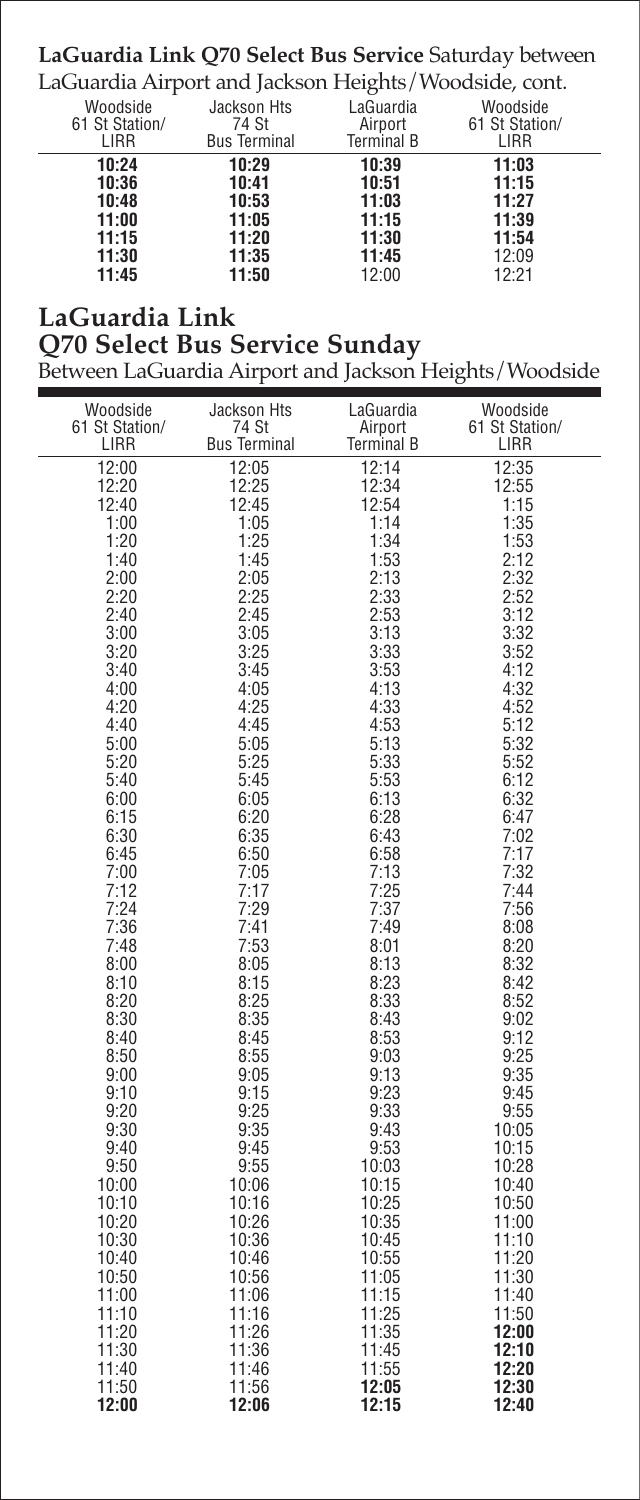## **LaGuardia Link Q70 Select Bus Service** Sunday between

| LaGuardia Airport and Jackson Heights/Woodside, cont. |                              |                              |                        |
|-------------------------------------------------------|------------------------------|------------------------------|------------------------|
| Woodside                                              | Jackson Hts                  | LaGuardia                    | Woodside               |
| 61 St Station/<br>LIRR                                | 74 St<br><b>Bus Terminal</b> | Airport<br><b>Terminal B</b> | 61 St Station/<br>LIRR |
| 12:10                                                 | 12:16                        | 12:25                        | 12:50                  |
| 12:20                                                 | 12:26                        | 12:35                        | 1:03                   |
| 12:30                                                 | 12:36                        | 12:46                        | 1:14                   |
| 12:40                                                 | 12:46                        | 12:56                        | 1:24                   |
| 12:50<br>1:00                                         | 12:56<br>1:06                | 1:06<br>1:16                 | 1:34<br>1:44           |
| 1:10                                                  | 1:16                         | 1:26                         | 1:54                   |
| 1:20                                                  | 1:26                         | 1:36                         | 2:04                   |
| 1:30                                                  | 1:36                         | 1:46                         | 2:14                   |
| 1:40<br>1:50                                          | 1:46<br>1:56                 | 1:56<br>2:06                 | 2:24<br>2:36           |
| 2:00                                                  | 2:06                         | 2:16                         | 2:46                   |
| 2:10                                                  | 2:16                         | 2:26                         | 2:56                   |
| 2:20                                                  | 2:26                         | 2:36                         | 3:06                   |
| 2:30<br>2:40                                          | 2:36<br>2:46                 | 2:46<br>2:56                 | 3:16<br>3:26           |
| 2:50                                                  | 2:56                         | 3:06                         | 3:36                   |
| 3:00                                                  | 3:06                         | 3:16                         | 3:46                   |
| 3:10                                                  | 3:16                         | 3:26                         | 3:56                   |
| 3:20<br>3:30                                          | 3:26<br>3:36                 | 3:36<br>3:46                 | 4:06<br>4:16           |
| 3:40                                                  | 3:46                         | 3:56                         | 4:26                   |
| 3:50                                                  | 3:56                         | 4:06                         | 4:36                   |
| 4:00                                                  | 4:06                         | 4:16                         | 4:46                   |
| 4:10<br>4:20                                          | 4:16<br>4:26                 | 4:26<br>4:36                 | 4:56<br>5:06           |
| 4:30                                                  | 4:36                         | 4:46                         | 5:16                   |
| 4:40                                                  | 4:46                         | 4:56                         | 5:26                   |
| 4:50                                                  | 4:56                         | 5:06                         | 5:36                   |
| 5:00<br>5:10                                          | 5:06<br>5:16                 | 5:16<br>5:26                 | 5:46<br>5:56           |
| 5:20                                                  | 5:26                         | 5:36                         | 6:06                   |
| 5:30                                                  | 5:36                         | 5:46                         | 6:16                   |
| 5:40                                                  | 5:46                         | 5:56                         | 6:26                   |
| 5:50<br>6:00                                          | 5:56<br>6:06                 | 6:06<br>6:16                 | 6:36<br>6:46           |
| 6:10                                                  | 6:16                         | 6:26                         | 6:56                   |
| 6:20                                                  | 6:26                         | 6:36                         | 7:06                   |
| 6:30                                                  | 6:36                         | 6:46                         | 7:16                   |
| 6:40<br>6:50                                          | 6:46<br>6:56                 | 6:56<br>7:06                 | 7:26<br>7:36           |
| 7:00                                                  | 7:06                         | 7:16                         | 7:46                   |
| 7:10                                                  | 7:16                         | 7:26                         | 7:56                   |
| 7:20<br>7:30                                          | 7:26<br>7:36                 | 7:36<br>7:46                 | 8:06<br>8:16           |
| 7:40                                                  | 7:46                         | 7:56                         | 8:26                   |
| 7:50                                                  | 7:56                         | 8:06                         | 8:36                   |
| 8:00                                                  | 8:06                         | 8:16                         | 8:46                   |
| 8:10<br>8:20                                          | 8:16<br>8:26                 | 8:26<br>8:36                 | 8:56<br>9:04           |
| 8:30                                                  | 8:35                         | 8:45                         | 9:13                   |
| 8:40                                                  | 8:45                         | 8:55                         | 9:23                   |
| 8:50                                                  | 8:55                         | 9:05                         | 9:33                   |
| 9:00<br>9:10                                          | 9:05<br>9:15                 | 9:15<br>9:25                 | 9:43<br>9:53           |
| 9:20                                                  | 9:25                         | 9:35                         | 10:03                  |
| 9:30                                                  | 9:35                         | 9:45                         | 10:13                  |
| 9:40<br>9:50                                          | 9:45<br>9:55                 | 9:55<br>10:05                | 10:23<br>10:32         |
| 10:00                                                 | 10:05                        | 10:14                        | 10:41                  |
| 10:12                                                 | 10:17                        | 10:26                        | 10:53                  |
| 10:24                                                 | 10:29                        | 10:38                        | 11:05                  |
| 10:36<br>10:48                                        | 10:41<br>10:53               | 10:50<br>11:02               | 11:17<br>11:29         |
| 11:00                                                 | 11:05                        | 11:14                        | 11:41                  |
| 11:15                                                 | 11:20                        | 11:29                        | 11:56                  |
| 11:30                                                 | 11:35                        | 11:44                        | 12:11                  |
| 11:45                                                 | 11:50                        | 11:59                        | 12:26                  |